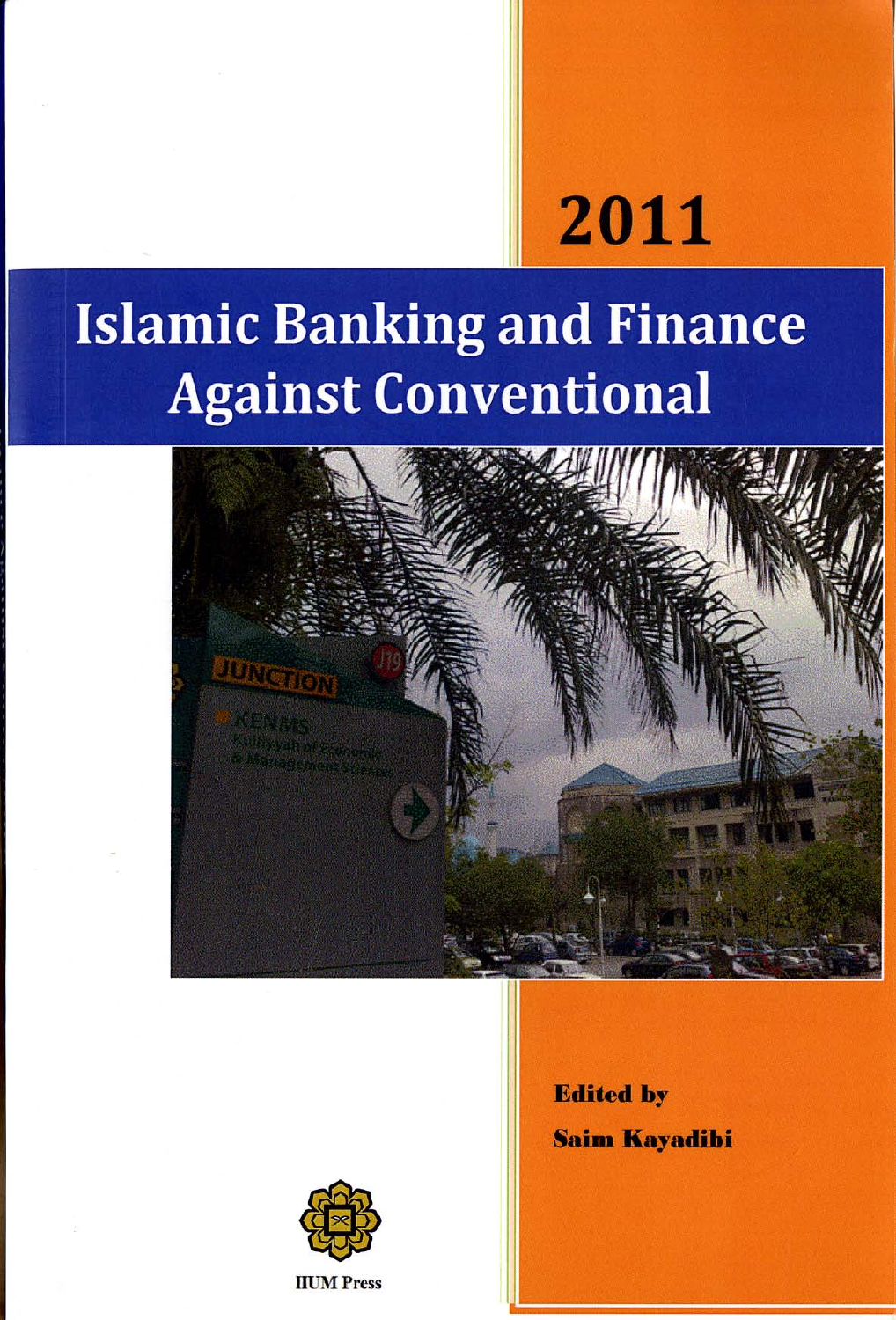# **Islamic Banking and Finance Against Conventional**

**Edited by** 

Saim Kayadibi



**IIUM Press**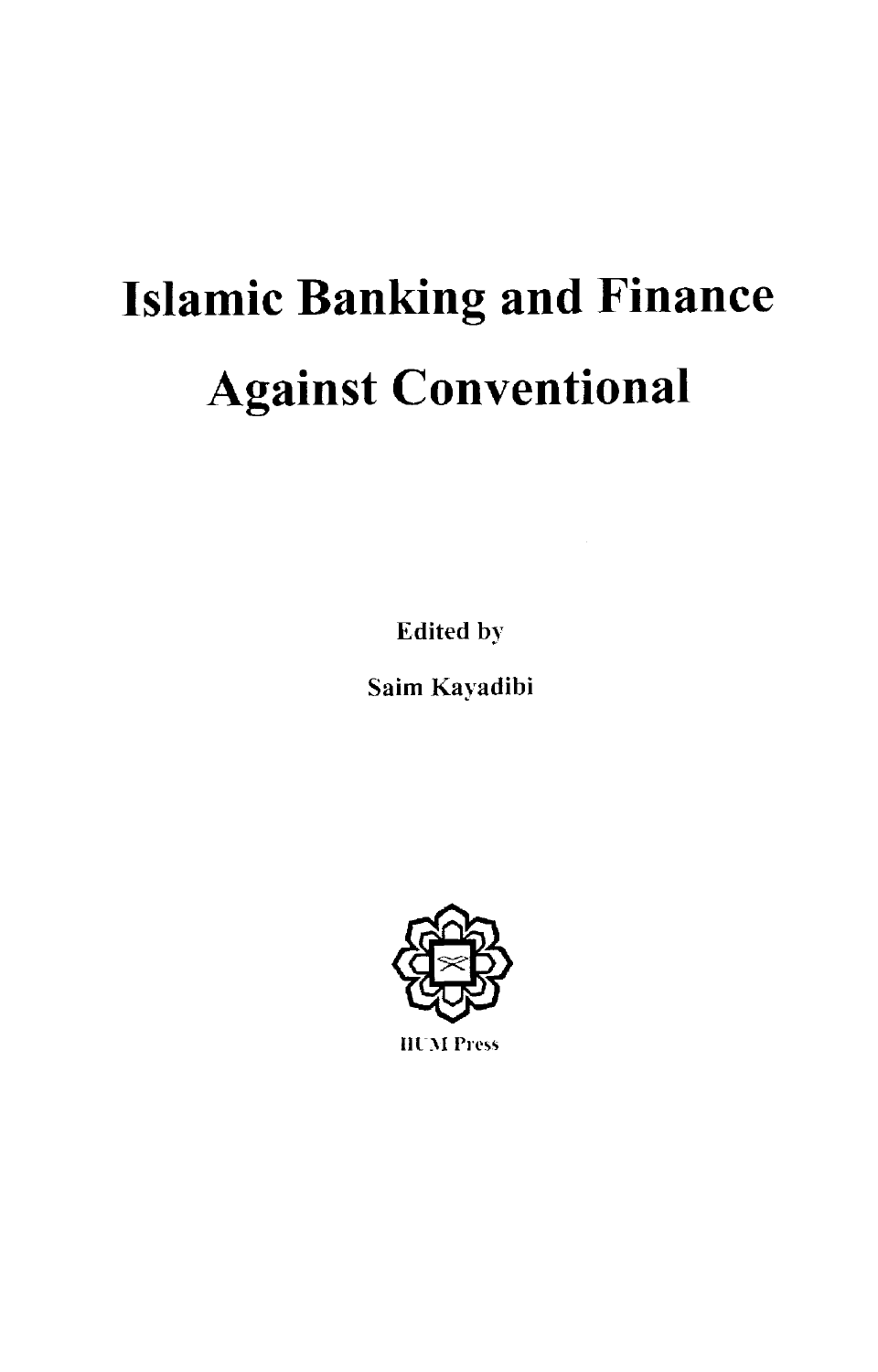#### Published by **HUM Press** International Islamic University Malaysia (IIUM) First Edition 2011 © IIUM Press. IIUM

All rights reserved. No part of this publication may be reproduced. stored in a retrieval system, or transmitted, in any form or by any means, electronic, mechanical, photocopying, recording, or otherwise, without any prior written permission of the publisher.

Perpustakaan Negara Malaysia Cataloguing-in Publication Data Kayadibi, Saim Islamic Banking and Finance Against Conventional / Saim Kayadibi Pages: 229 Bibliography: p. 218 ISBN: 978 967 418 1178

**Printed by IIUM** Press International Islamic University Malaysia (IIUM) Gombak, Kuala Lumpur.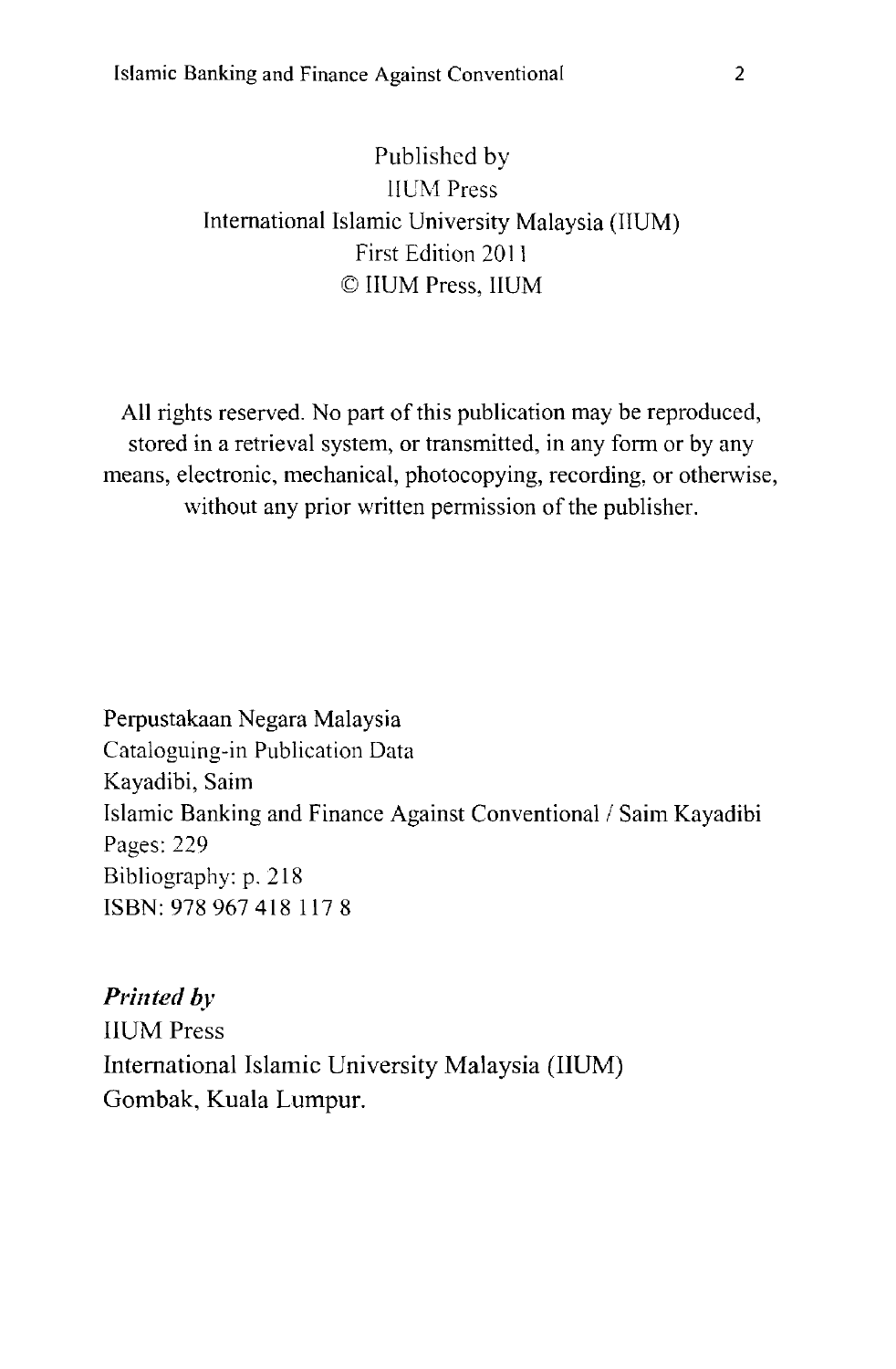## Contents

| Islamic banking and finance - an on-going underground war against |  |
|-------------------------------------------------------------------|--|
|                                                                   |  |
| Conventional and Islamic Banking System in Malaysia 36            |  |
|                                                                   |  |
| Differences between Islamic Credit Card and Conventional Credit   |  |
|                                                                   |  |
|                                                                   |  |
|                                                                   |  |
| Takaful As an Alternative to Conventional Insurance  85           |  |
|                                                                   |  |
| Malaysia Airline And Airasia Share-Swap Deal: In Islamic          |  |
|                                                                   |  |
|                                                                   |  |
|                                                                   |  |
| Islamic Bond (Sukuk) in the Contemporary Economic and Finance     |  |
|                                                                   |  |
|                                                                   |  |
|                                                                   |  |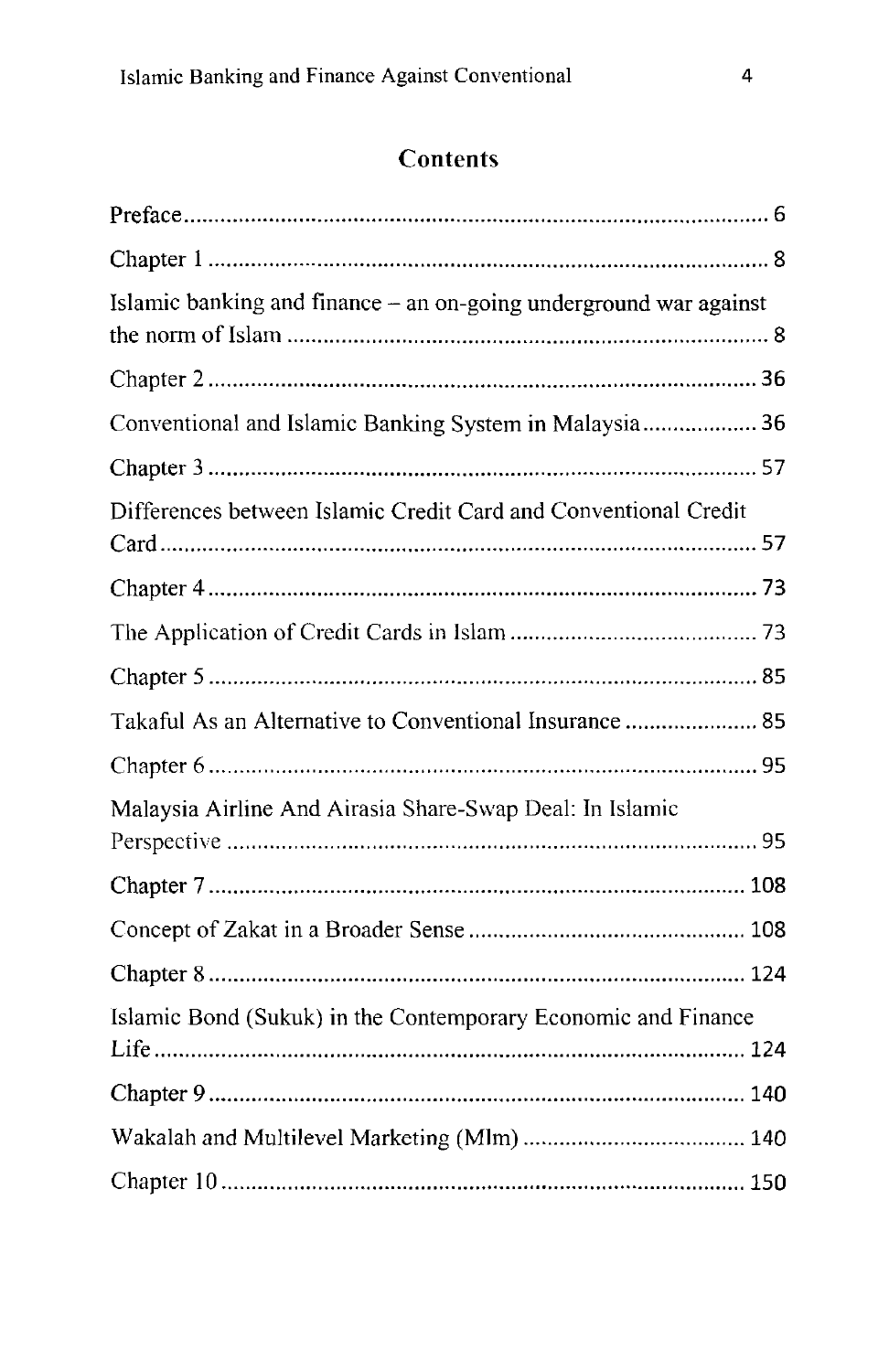| The Legality Of Bay Bithaman Ajil And Its" Issues 157            |
|------------------------------------------------------------------|
|                                                                  |
| Bay" Al-, Einah: View of Scholars And Specification On Malaysia  |
|                                                                  |
|                                                                  |
| The Contract of Sale: From The Perspective Of Buying Commodities |
|                                                                  |
|                                                                  |
| Conventional Insurance: Is It Shariah Compliance? 206            |
|                                                                  |